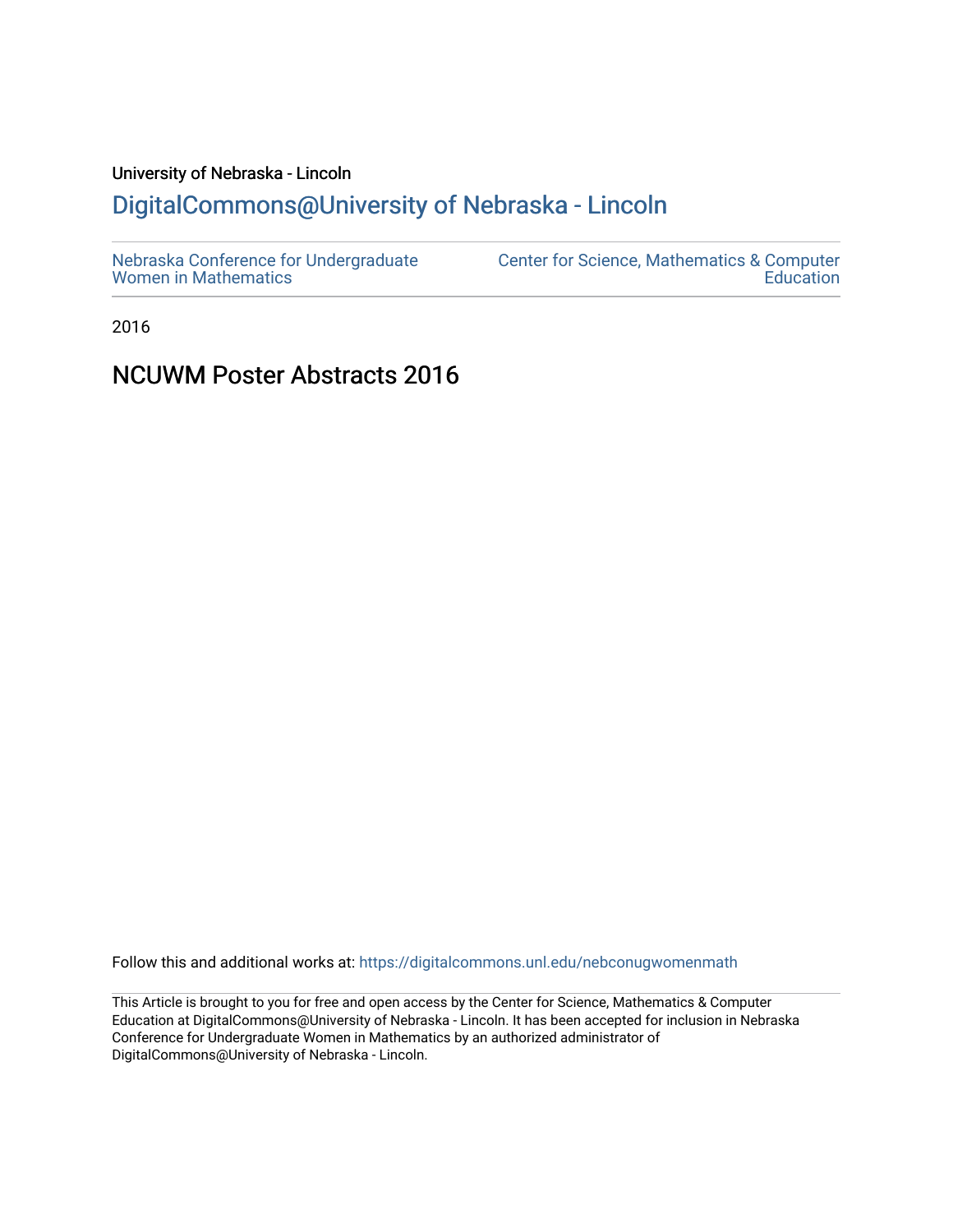The Eighteenth Annual Nebraska Conference for Undergraduate Women in Mathematics

January 29 – 31, 2016

# POSTER ABSTRACTS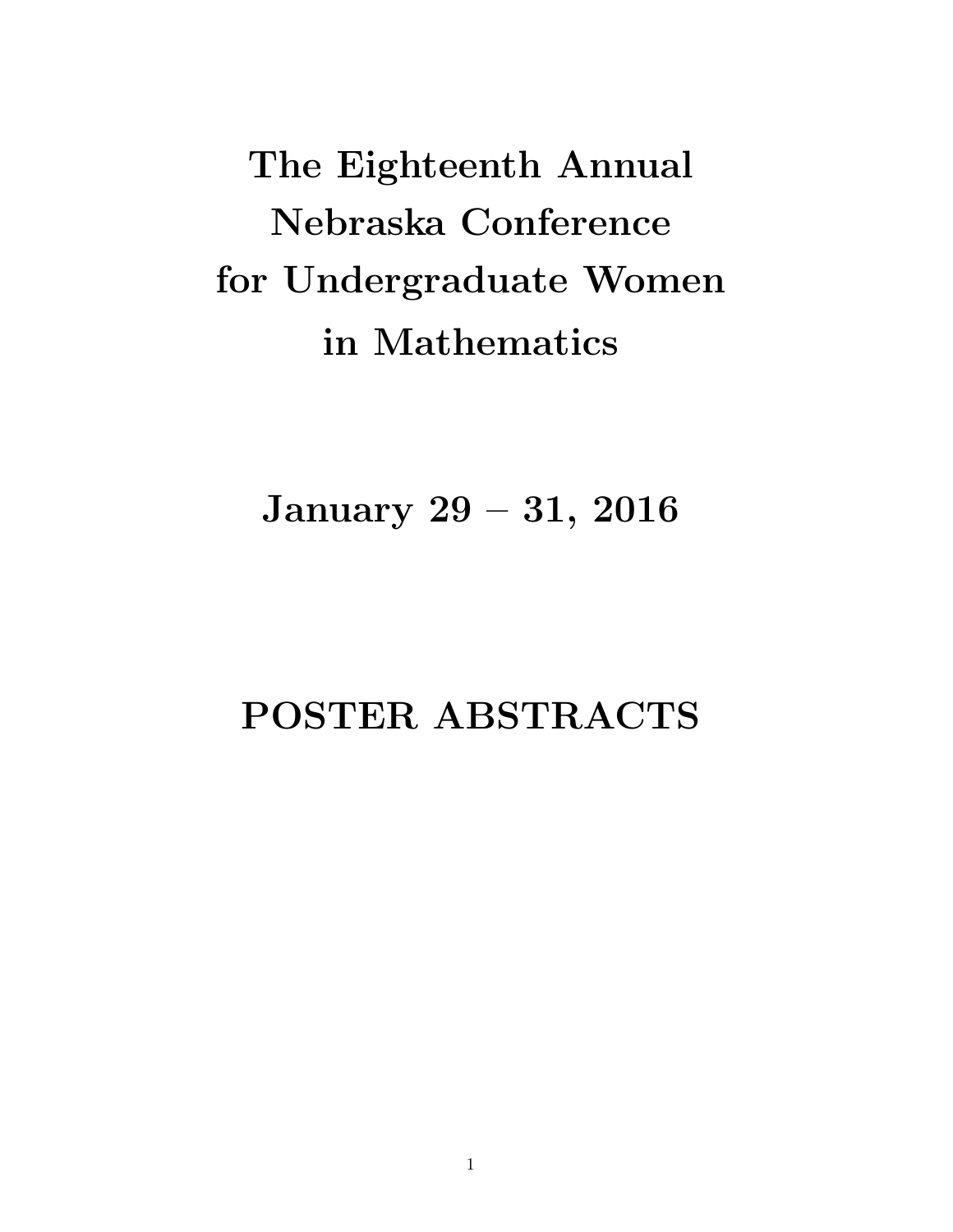#### Posters by Undergraduate Students

# Rebekah Aduddell, Texas Lutheran University Morgan Ascanio, University of Washington Bothell

 $[A]^1$  Unilateral and Equitransitive Tilings by Equilateral Triangles of n Different Sizes

A tiling is said to be unilateral if no two equal sides of polygons meet corner to corner and equitransitive if any tile can be mapped via a symmetry of the tiling to any other congruent tile. It has been shown that a unilateral and equitransitive (UE) tiling can be made with any arbitrary number of squares. We have shown that there are exactly two UE tilings by equilateral triangles: one with two sizes of triangles and one with three sizes of triangles.

#### Amanda Alexander, Western Washington University

[B] Impact of Calcium Store Overload on Electrical Dynamics of Cardiac Myocytes

Heart disease is the leading cause of mortality in the United States. One cause of heart arrhythmia is calcium mishandling in cardiac muscle cells. We present a mathematical model of the mechanism by which calcium waves propagate through these cells accounting for changes in the calcium concentration of the SR, the effects of buffers in the SR, and the effects of voltage differences across the cell membrane. We found that incorporating a dynamic SR calcium concentration causes the flux of calcium through open CRUs to taper off over the duration of the CRU firing, lowering the likelihood of waves to propagate. Likewise, including the effects of calcium buffers in the SR decreases the free calcium concentration, again decreasing the likelihood of waves to propagate. Additionally, voltage-gated channels are utilized to examine the impact of voltage on calcium dynamics, with results indicating that an increased voltage difference across the cell membrane causes more calcium to be released into the cell.

## Morgan Ascanio, University of Washington Bothell [A] see Rebekah Aduddell

#### Bethany Barber, Creighton University

[A] Vanishing Viscosity Limits for the Lagrangian Averaged Navier-Stokes Equation

The Lagrangian Averaged Euler and Lagrangian Averaged Navier-Stokes equation are recently derived approximations to the Euler and Navier-Stokes equations, respectively. As the name suggests, the Lagrangian Averaged Navier-Stokes equation is derived by averaging at the Lagrangian level, and the resulting partial differential equations have more easily controlled long time behavior at the cost of a more complicated non-linear term. In this project we consider the vanishing viscosity problem for circularly symmetric flows.

 $<sup>1</sup>[A]$  indicates poster session "A", [B] indicates poster session "B".</sup>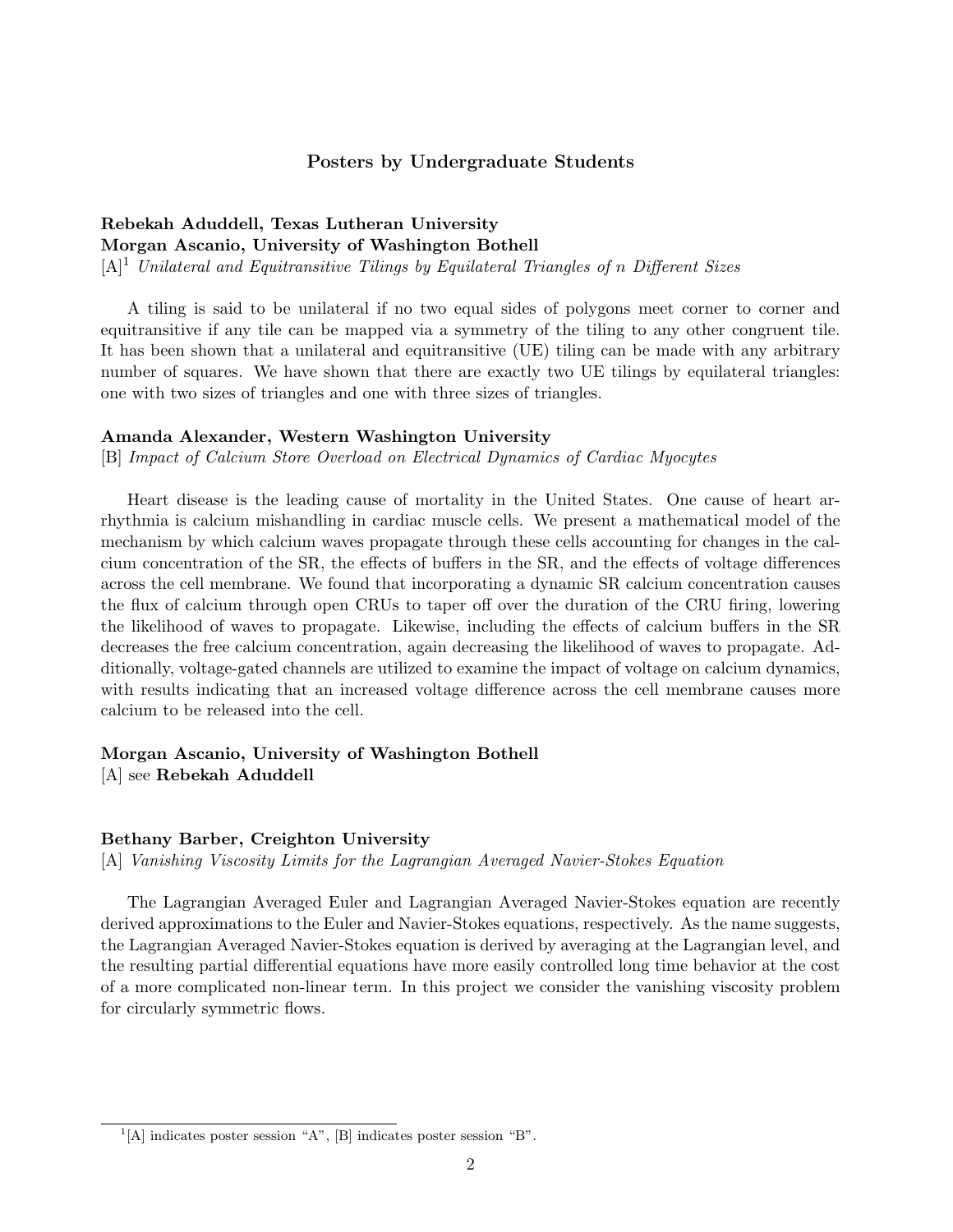## Kristina Bell, Slippery Rock University Kallie Simpson, Slippery Rock University [A] Cluster Analysis of Pedagogical Methods

In recent years, there has been a debate in the education field regarding the success of using "flipped" classrooms as a new teaching pedagogy. Flipped learning is defined by flippedlearning.org to be, "a pedagogical approach in which direct instruction moves from the group learning space to the individual learning space, and the resulting group space is transformed into a dynamic, interactive learning environment..." The lack of published literature regarding this topic is hindering the improvement of the learning process. The purpose of our study is to perform cluster analysis on the graded material from Elementary Statistics 1 taught in regular and flipped classroom settings at Slippery Rock University to identify clusters that might give insight into the two different teaching pedagogies. These classes include a variety of majors, class status', genders, and evaluation methods. We are concentrating on Hierarchical and K-Means cluster analysis through the use of R software.

# Iris Bennett, Grinnell College Zaynab Diallo, Iowa State University

[A] Features of Carbon Nanotubes

Carbon nanotubes are cylindrical structures made from carbon atoms that are only billionths of a meter in diameter. Though they have only been widely studied since 1991, carbon nanotubes have already been incorporated into a variety of industries for the improved strength, conductivity, and resilience they offer over other materials. At a submicroscopic level, these nanotubes can be classified into three distinct types which are differentiated by their amounts of curvature and bundling. However, there is no concrete method of classification for these types. Our goal was to extract information from images of carbon nanotubes about characteristics such as bundling and curvature and look at relationships between factors and their resulting varieties of nanotubes. To do this, we used supervised classification methods such as random forests and logistic regression to classify these images into the three types and use various measures to see how well our model fit.

#### Rebekah Bright, Slippery Rock University

[B] Of a Problem from the New York Times Column Number Play

"Suppose that n children are standing in a circle playing the following game with a ball. The first person tosses the ball to the person on his right, that person tosses the ball two spots to the right, that person tosses the ball three spots to the right, etc. For which values of n will all n children touch the ball?" This problem may be formulated in the language of mathematics as follows: For each positive integer n, let  $tn = (n(n+1))/2$ , be the nth triangular number. We show that the set of residue classes  $\{[ti]_n \mid 1 \le i \le n\}$  is a complete residue system if an only if n is a power of 2.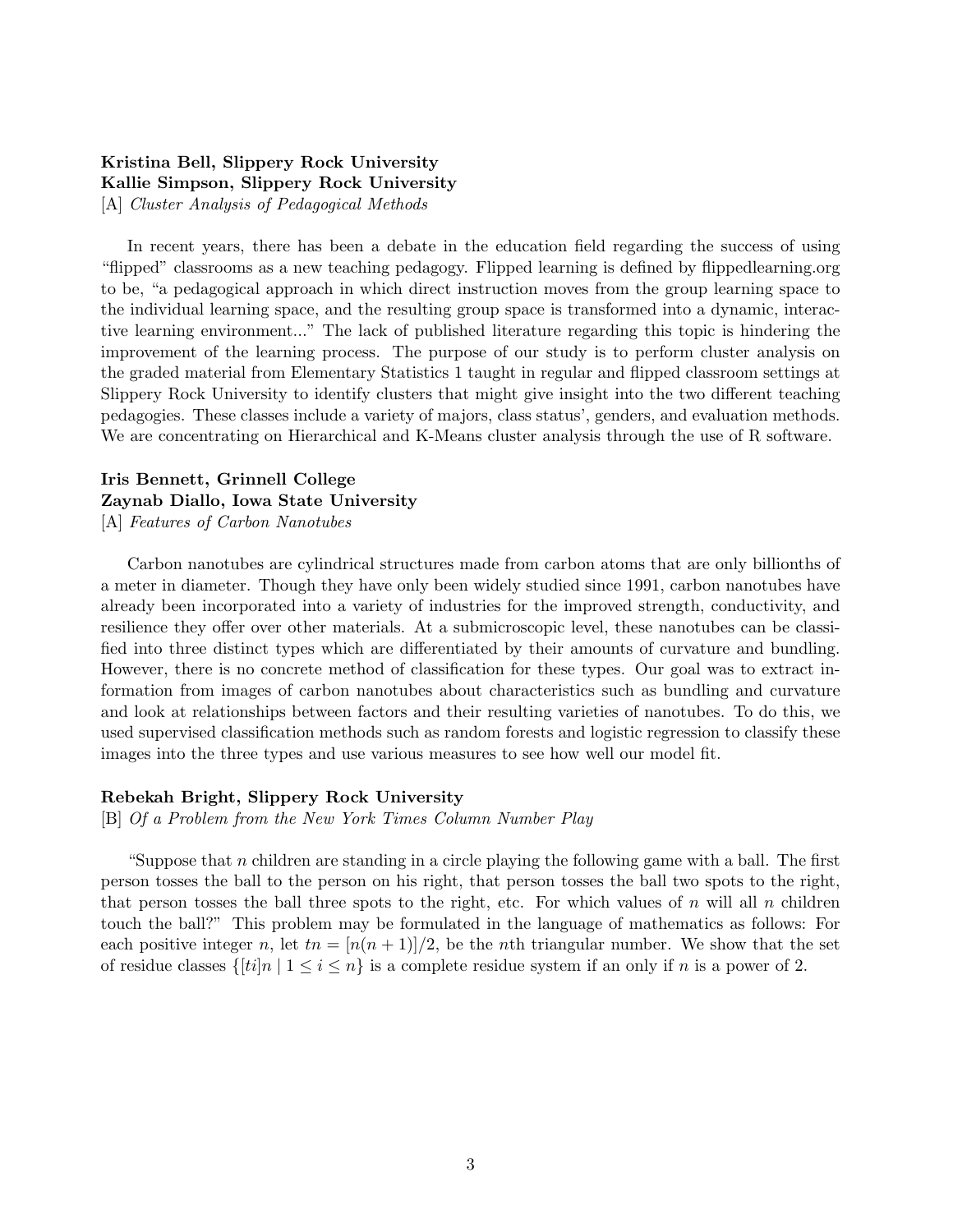#### Ella Burnham, St. Catherine University

[A] Parameter Estimation in Continuous Time Markov Chain Models using Extended Kalman Filtering

The Extended Kalman Filter (EKF) was applied to estimate parameters for a Continuous Time Markov Chain (CTMC) model. The EKF approximates nonlinear systems locally as linear systems and then uses both the data and model to potentially gain a more accurate prediction for the system than with the data or model alone. This method also takes into account the covariance in the data measurements, as well as the covariance in the model output. By treating the parameters of the stochastic model as time dependent variables, we can use EKF as a parameter estimation technique. We implemented this technique on a SIS-epidemic model. Given data from a CTMC model, we compared applying EKF for parameter estimation to an alternative approach involving minimizing an ordinary least squares cost function using a deterministic approximation of the CTMC model.

#### Karen Butt, University of Chicago

[B] The Gauss-Bonnet Theorem

We prove the Gauss-Bonnet theorem, which relates a compact surface's Gaussian curvature to its Euler characteristic. We show the Euler characteristic is a topological invariant by proving the theorem of the classification of compact surfaces. We use the Gauss-Bonnet theorem to give a geometric proof of the Poincare-Hopf index theorem, which relates the index of a tangent vector field on a surface to the surface's Euler characteristic.

#### Xi Chen, University of Rochester

[A] Cores of Alexandroff Spaces

Following Kukiela, we show how to generalize some results from J.P. May's book, *Finite spaces* and larger contexts, concerning cores of finite spaces to cores of infinite Alexandroff spaces. It turns out that finite space methods can be extended under certain local finiteness assumptions. In particular, every bounded-paths space or countable finite-paths space has a core, and two boundedpaths spaces or countable finite-paths spaces are homotopy equivalent if and only if their cores are homeomorphic.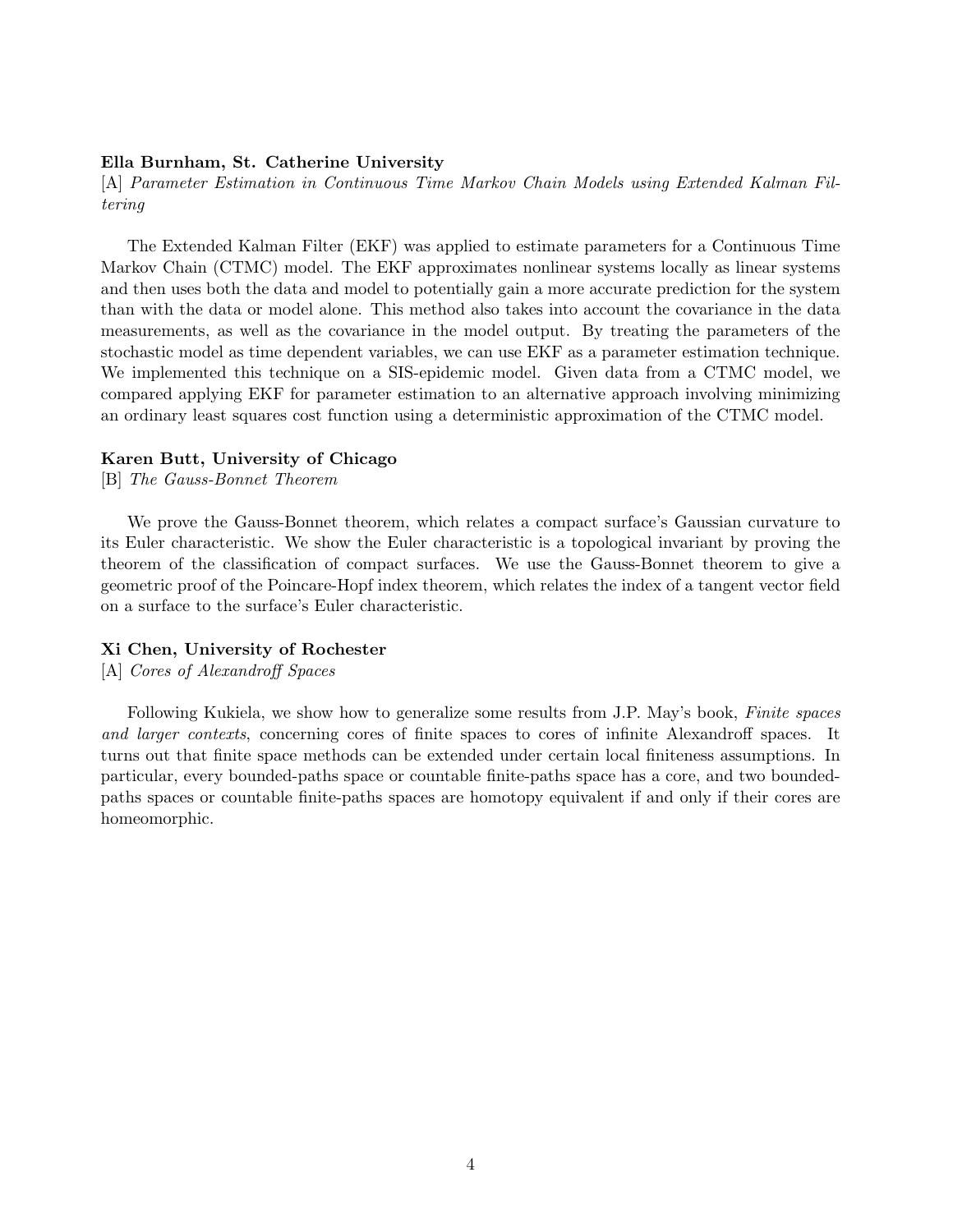## Taylor Chott, Colorado School of Mines Carrie Kralovec, Colorado School of Mines [A] Ginger Genetics

Are gingers truly going extinct? With this question in mind, we attempt to model redhead populations. Red hair comes from a mutation in the MC1R gene receptor, causing a recessive gene. The gene variations can result in no mutation (non-redhead), one recessive allele (carrier), or a double recessive allele (redhead). The behavior of these cases is modeled with Hardy-Weinberg genetics, discrete difference equations representing generations of the populations. This basic setup expands to incorporate genetic preference. To accomplish this, we add a mating preference parameter. This parameter varies to indicate preference in mate selection; the larger the value, the stronger preference for a mate of similar phenotype. This new model is then applied to various countries of interest with large redhead populations. Through these manipulations, we search an answer to the question of whether or not gingers are going extinct by analyzing how these models affect the end population balance of the MC1R gene mutation.

#### Aurea Colston, California State University, Sacramento

[B] Applying Graph Theory to Time Series Analysis

We built a time series visibility (TSV) graph from successive sections of a time series. Since each section had a variety of data points, we divided the average degree of the TSV graphs by the number of data points to produce a density measurement. We first simulated data using the Lotke-Volterra model and looked for changes in the density of each section. In one of our models, the computer randomly selected the timestep 4434 to change the underlying constants. By looking at the density measurements from the TSV graphs, we were able to predict that the change occurred between timesteps 4200 and 5000. We then experimented with real data. Since the real data was very messy, we smoothed the time series using averaging. We found that around year 2000, the density decreases significantly. However, the changes were not as clear as the simulated data. We hope to, in the future, find more sophisticated ways to filter the data to allow the technique to work on real life data.

#### Sheri Cope, Youngstown State University

[B] The Fifteen Schoolgirl Problem

The Fifteen Schoolgirl Problem asks how one can arrange fifteen schoolgirls in five rows of three for seven consecutive days such that each pair of girls has walked out in the same row exactly once at the end of the seven days. We will look at a brief introduction to Projective Geometry and the Fano plane as these motivate a solution to the problem. Additionally, we will define Steiner triple systems and Kirkman triple systems and see how the Fifteen School Girl Problem can be solved using them.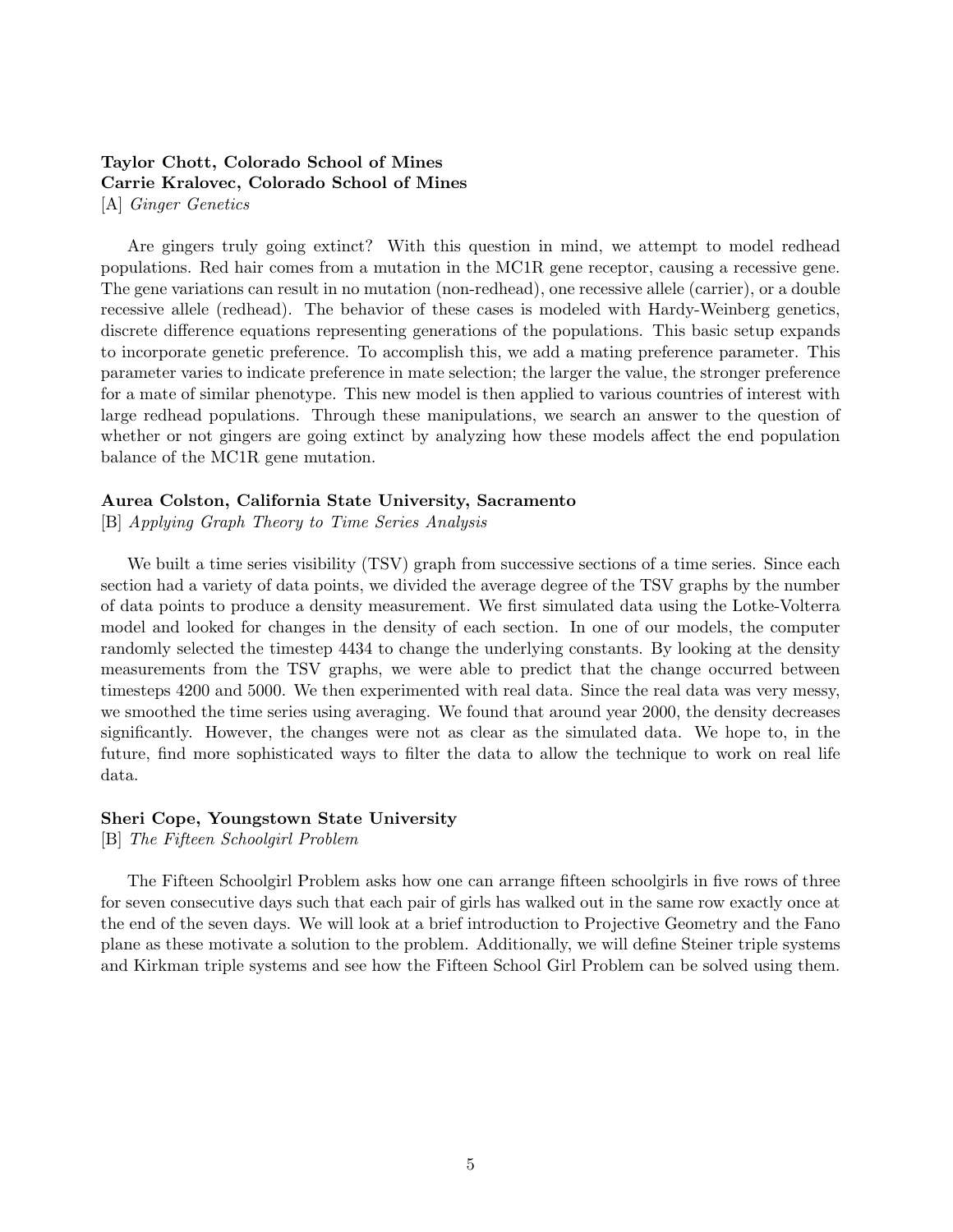#### Kathryn Coulter, Stetson University

[A] Tracking the Untrackable: A Social Network Analysis of ISIS Recruitment Using Twitter and R

The rise of non-state actors and globalization in the international system presents clear challenges to the historical methodology on power, legitimacy, and decision making. Terrorist groups like ISIS have since found new means to establish legitimacy in their control and power. Among their most successful techniques is the use of social media,particularly Twitter, to recruit and spread propaganda. Social network analysis and text analysis can provide frameworks to uncover why ISIS uses Twitter and can identify key trends in how they reach prosperity so an attempt at countering their momentum can be made. In this research, tweets pertaining to ISIS are analyzed in the hope to investigate their recruitment strategies and techniques.

#### Lindsay Czap, Grand Valley State University

[B] Minimizing the Cost of Guessing Games

A two-player guessing game is a game in which the first participant, the Responder, picks a number from a range. The second participant, the Questioner, asks yes-or-no questions in order to guess the number. The Responder may lie in their responses during a guessing game. A guessing game that can correct for lies is an error correcting code, a mathematical object which can detect an error in the information that we receive and correct them. We will give definitions in coding theory and show how error correcting codes allow us to still guess the correct number even if one lie is involved. We will introduce cost functions to guessing games. Each of the possible answers are assigned a price. The Questioner will be charged the cost of all of the possible answers that they are asking about. We will discuss methods for minimizing the total cost of a guessing game with a cost function. We proved that, given any cost function, the most cost efficient guessing game takes the form of one of two game constructions.

#### Mai Dao, Texas Tech University

[A] FPGA Implementation in Complex Math Solver Algorithms

Field-programmable gate arrays (FPGAs) are very flexible computer chips, and they are used to enhance the performance of complex mathematical solvers. The Verilog language for Xilinx is used to write parallel hardware Conjugate Gradient implementations that execute numerical methods like the Finite Difference Methods and Finite Element Methods. Such methods can be used to solve various partial differential equations like fluid dynamics, heat transfer, and Laplace transformation equations and to locate the areas of possible solutions for various linear systems. Not only has the cost of such technologies been greatly reduced in recent years, but this method is also super fast and can present novel approaches to complex mathematical challenges. We will describe a systematic review of innovations in the world of complicated equations solvers using FPGAs.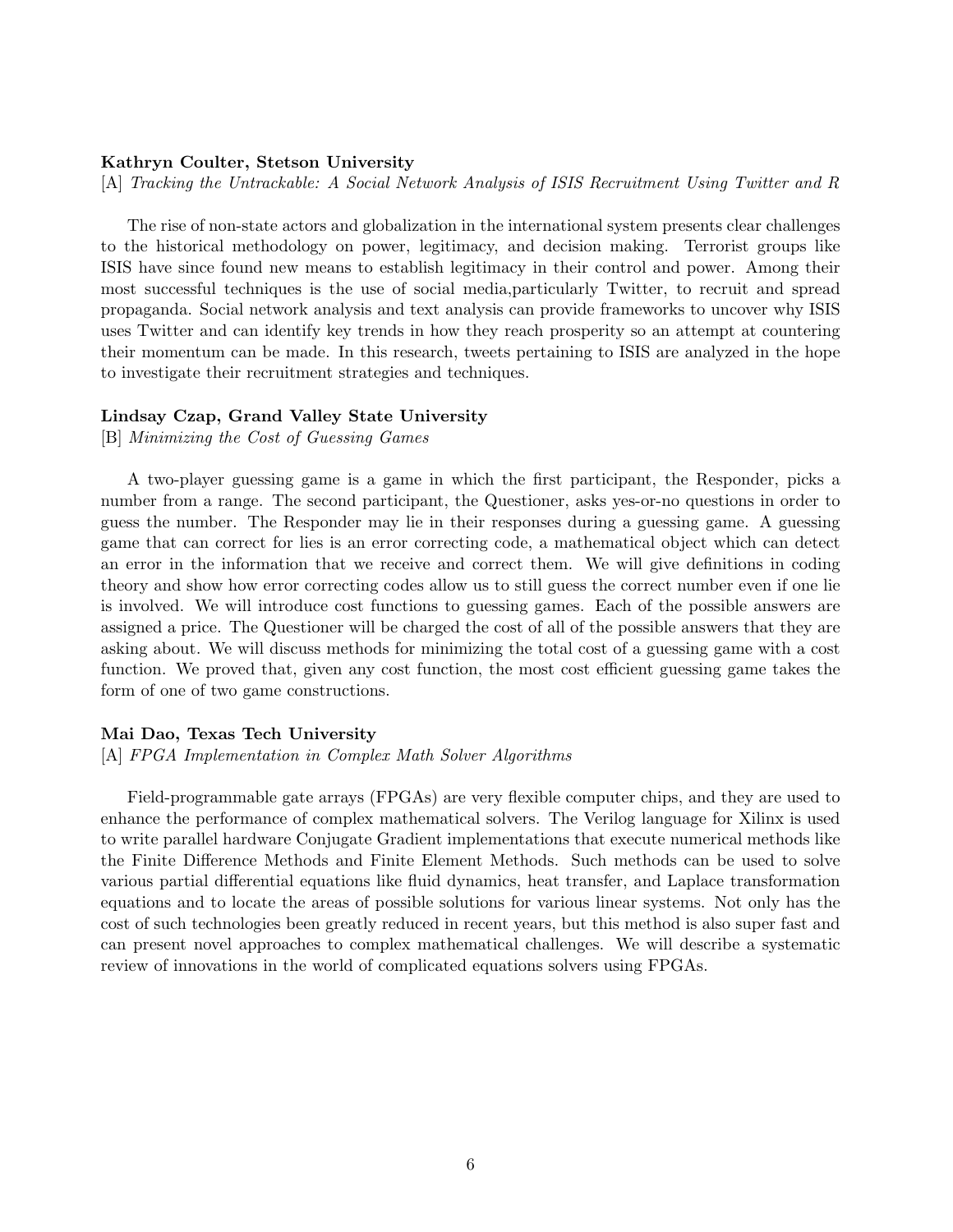#### FranChell Davidson, Texas Southern University

[B] Dynamics of a Mathematical Model for Four-State Perceptual Rivalry

Binocular rivalry occurs when two disparate images are presented to different eyes simultaneously. Instead of seeing two images superimposed, one experiences perceptual switching between different images instantaneously. Binocular rivalry is one class of multistable perceptual rivalry. Such dynamic perception under a constant stimulus makes multistable perception ideal for studying visual awareness and its underlying cortical mechanisms. A huge body of literature has devoted to the bistable rivalry. However, only a few work considered multistable perceptual rivalry. Here we study a model a slow-fast system proposed to account for four-state binocular rivalry observed in several sets of experiments. We find that the four percepts correspond to four steady states of the fast system, and the slow process (adaptation) and noises are needed to drive the switches.

#### Megan Davis, DePaul University

[A] Real-Time Bidding Optimization for Online Advertising

In the online advertisement industry, real-time bidding (RTB) is a mechanism for filling advertisement space on websites. A representative of the website contacts a sell-side platform who holds a second-price sealed-bid auction real-time to sell the ad space to a select number of advertisers. Sell-side platforms are interested in choosing the revenue-maximizing floor price for each auction. During RIPS IPAM 2015, our team established two distinct learning models to choose these revenuemaximizing optimal floor prices. The algorithms observe the highest bids received from previous auctions and constantly update an optimal floor price. Both algorithms are performed on different groups of impressions to ensure proper product-differentiation. To assist in the efficiency of productdifferentiation, we propose potential clustering methods of impression types. After we developed our optimization schemes, we ran each algorithm on simulated RTB environments to demonstrate their effectiveness.

#### Jessica Deters, Colorado School of Mines

[A] Genghis Khan: Quantifying his Influence

This project examines the patriarch of the Mongol Empire, Genghis Khan, in order to estimate the potential number of women that carried a child fathered by Khan. This project used current estimates of the number of Khan's living descendants and went backwards to estimate how many women Khan impregnated, assuming each woman had only one child by Khan. We aim to provide a new measure of the extent Genghis Khan's influence as well as to emphasize the interdisciplinary relationship between mathematics and the social sciences.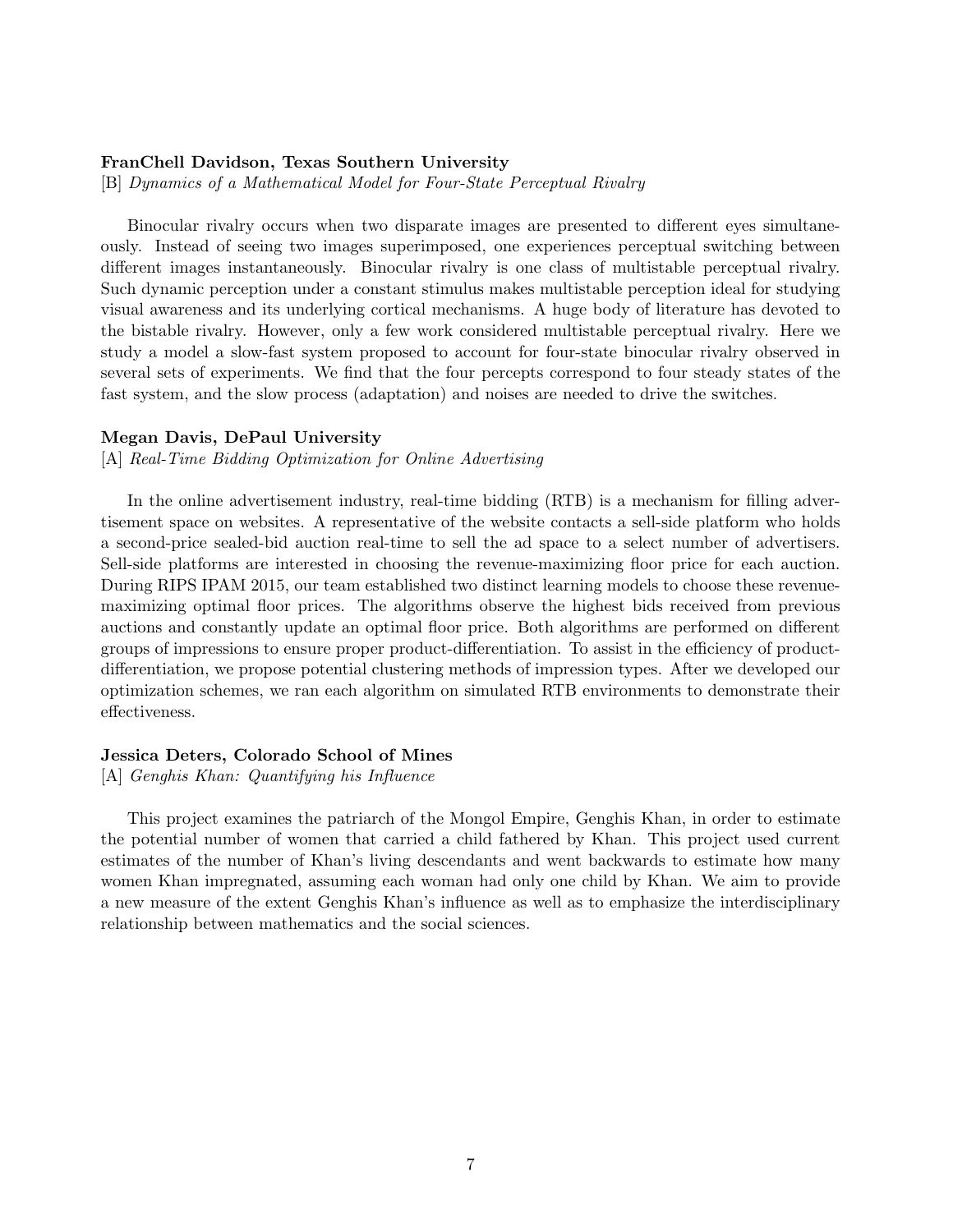#### Robin DeVries, Metropolitan State University Denver

[B] Modeling the Diffusion of Morphogens in Syncitial Embryos

Morphogens (a term coined by mathematician Alan Turing) are a class of diffusable molecules that pattern whole tissues and multi-cellular structures in developing embryos. Drosophila melanogaster, the common fruit fly, has a multi-nucleated embryo that allows for large-scale diffusion of morphogens. Sufficient data exists to begin crafting mathematical models to make better predictions and simplify future study in the laboratory. The diffusion partial differential equation (first developed by biologist Adolf Fick) has been used to model the diffusion of Bicoid protein, a morphogen that organizes anterior boundaries of the Drosophila embryo. Assuming a steady-state solution to the diffusion equation, I have developed a system of equations for the morphogens involved in establishing the anterior-posterior axis of the head, thorax, and abdomen gradients. Using Euler's Method, I begin exploring the rates of change within the diffusing system.

#### Zaynab Diallo, Iowa State University

[A] see Iris Bennett

#### Rachel Eaton, United States Air Force Academy

[A] Numerical Semigroups and the Sylver Coinage Game

Sylver Coinage is a game for two players. The first player picks a positive integer  $n_1$ . The second player picks a positive integer  $n_2$  which cannot be a multiple of  $n_1$ . Game play consists of each player picking a new integer which cannot be expressed as a linear combination of any integers which have been picked. The player who picks 1 on her turn loses. We will be examining this game's connection to numerical semigroups and trying to determine a game-winning strategy.

#### Megan Feichtel, Davidson College

[B] Universal Hash Functions

This poster will discuss the uses of universal hash functions in applied mathematics and computer science and walk through major theorems/run time analysis related to universal hashing. This randomized algorithm is, on average, a more efficient method to store data. The poster will also walk through methods of designing functions that are used to randomly hash data. Applications of this method can be seen in perfect hashing algorithms, cryptology, and data analysis.

#### Katelyn Gutteridge, Missouri Western State University

[B] Mathematics in the Stock Market

Is it possible to use Mathematics to forecast stock movement? Stock market prediction is an area that involves looking at past data to anticipate the future data and outcomes. By using iPython Notebook with real world data to look at the stock market we can attempt to predict short-term outcomes through the Monte Carlo method combined with different states of stocks.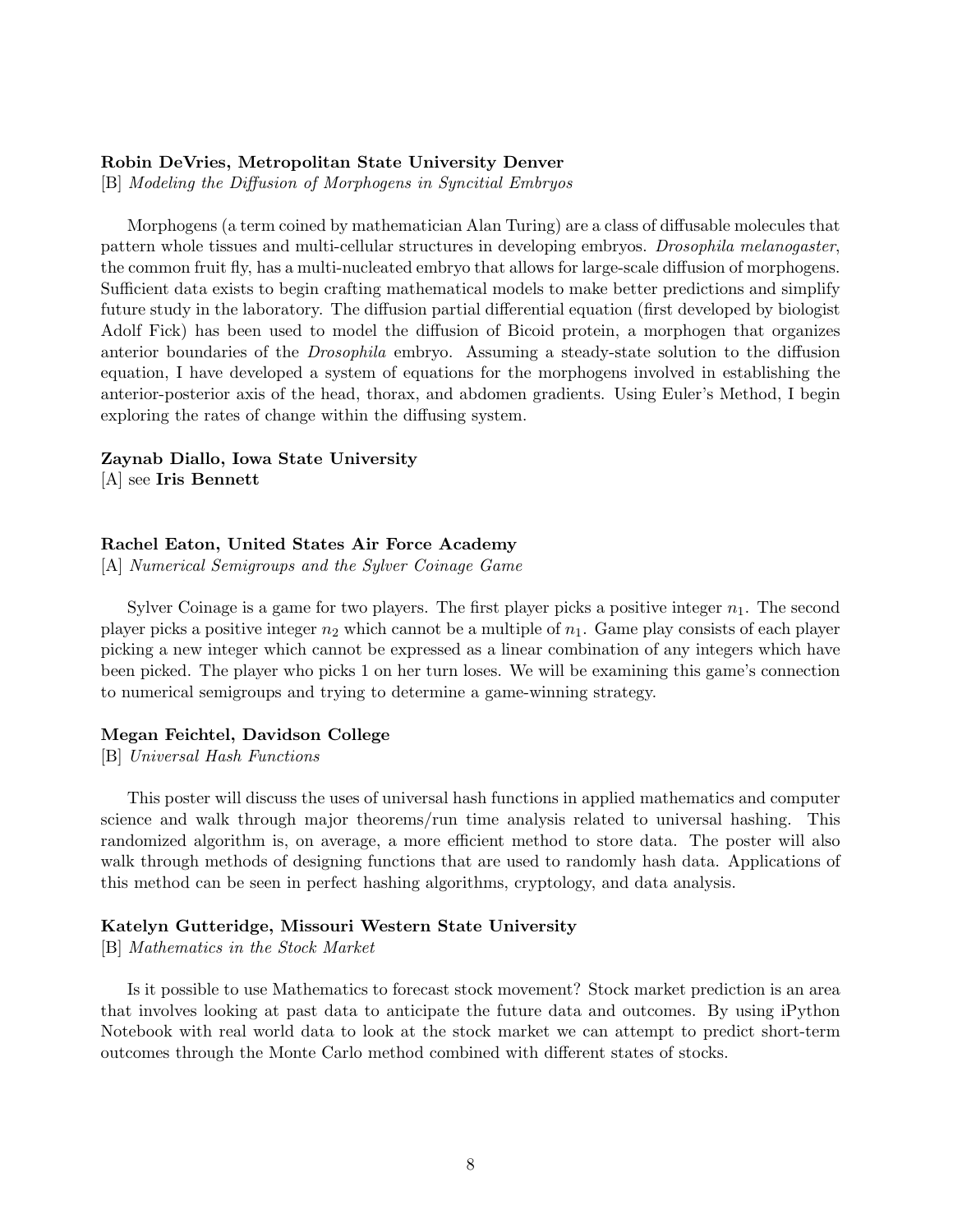#### Melanie Harrison, Lewis University

[B] Image Thresholding in Python Using the Otsu Method

Image thresholding allows a binary image to be created from an original image. This process turns the pixels on or off based on the gray-level of each pixel. One popular form of image thresholding is Otsu's Method. Otsu's Method relies on a bimodal histogram to transform a gray-scale image into a binary image. Furthermore, this method is a form of adaptive thresholding and maximizes the interclass variance of the pictures, separating the foreground and background pixels. This poster will show Otsu's Method and how this process can be applied in a programming language such as Python. The process of segmenting an image by defining a pixel as either light or dark (a zero or one) has many applications, not limited to computer science or mathematics. The use of image thresholding is prevalent in fields such as medicine and forensics. The purpose of this project is to explore image thresholding, and its possible applications.

# Joni Hazelman, Northern Arizona University Parker Montfort, Northern Arizona University

[B] Explorations of Conway's Sylver Coinage Game

Sylver Coinage is a game in which two players, A and B, alternately name positive integers that are not the sum of nonnegative multiples of previously named integers. The person who names 1 is the loser! This seemingly innocent looking game is the subject of one of John Conway's open problems with monetary rewards. One such open problem is: If player A names 16 to start, and both players play optimally thereafter, then who wins? In this talk, we will discuss a simplified version of the game in which a fixed positive integer  $n$  (greater than 2) is agreed upon in advance. Then A and B alternately name positive integers from the set  $\{1, 2, \ldots, n\}$  that are not linear combinations with positive coefficients of previously named numbers. As in the original game, the person who is forced to name 1 is the loser. We will investigate who wins under optimal play for given values of  $n$ and determine the Nim-values for the simplified game under certain conditions.

#### Janolin Higgins, Missouri Western State University

[A] Analysis of Crime Data in Kansas City, Missouri

Using the programming language Python, we statistically analyzed and graphed crime data from Kansas City, Missouri. We used this analysis to determine main points of crime throughout KCMO. We studied how the main locations of crime in the city changed over the years, and predict future hotspots. We studied when crime was the highest during any given year. The data we used is over a 5 year span and only contains data from Kansas City, Missouri and not from surrounding Kansas City suburbs.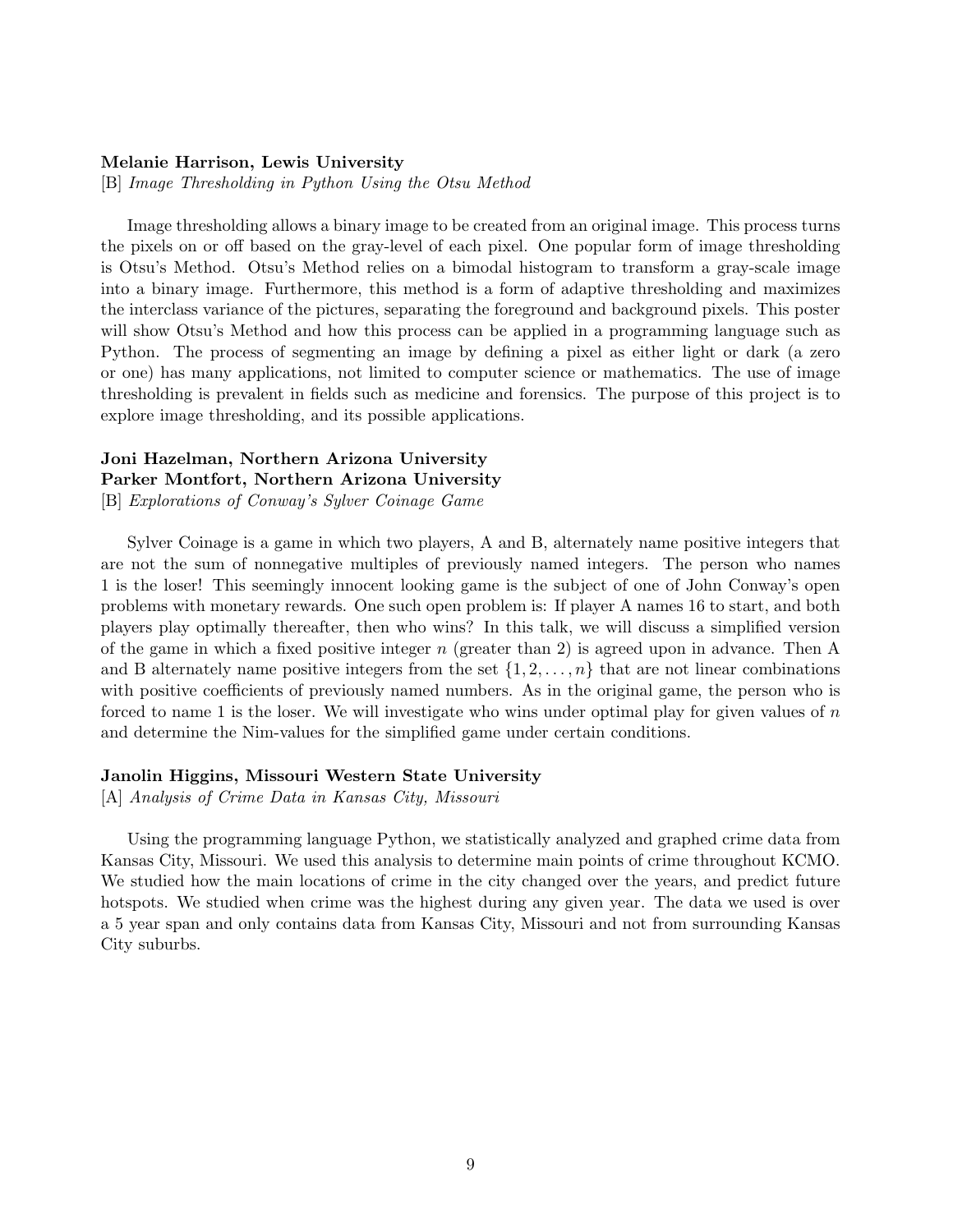#### Emily Hoopes, Youngstown State University

[A] Developing an Educational Sudoku Solver

During the past year, we developed a Sudoku solving application that employs logical solving techniques to find the solution to a given Sudoku puzzle and then offer hints to the user to enable them to successfully complete the puzzle. Other Sudoku solver applications determine the correctness of a puzzle and determine the location of particular numbers, but do not advise the user which solving technique to use. Through logic, this application generates and solves puzzles while helping a user improve their Sudoku solving skills.

#### Megan Hudock, The University of Scranton

[B] A Mathematical Model of Mechanical Injury to the Articular Cartilage of the Knee Joint

Articular cartilage is a sophisticated living tissue that lines the surface of joints. Injuries to the articular cartilage typically occur as traumatic mechanical destruction or progressive mechanical degeneration. Since there is no direct blood supply to the cartilage, it is unlikely that it will completely repair itself. In this presentation, we describe some consequences of mechanical destruction of the articular cartilage in the knee via mathematical modeling with an aim to discovering the effectiveness of certain intervention therapies to improve injury response. From this model, we conclude the maximum force articular cartilage can withstand given the death rate of the chondrocytes, the rate of degradation of the extracellular matrix, and the rate of replenishment of the matrix and the type and the amount of treatment needed to restore cartilage given the aforementioned parameters. In addition, we have also determined the maximum force the cartilage can withstand upon re-injury following treatment.

#### Marisa Huffman, Pacific University

[A] Optimizing Image Classification Methods using the SURF Feature Descriptor

Image classification is the process of training an image classifier to recognize objects in images or to categorize images based on numerical data. The image classification method implemented was Speeded Up Robust Features, SURF, which identifies and describes points of local contrast. A linear support vector machine, SVM, was trained for image classification. Our data was obtained from Reddit, a forum where users vote on submissions. MATLAB was used for image analysis on nontraditional data. We also implemented nontraditional techniques, such as using a binary SVM model to predict whether image submissions would be successful ("good") or not ("bad") and the point score the image received. Classifying images by "subreddit" had a statistically higher level of success than other classification methods. The predicted score had no correlation to the actual success of the image. This suggests the users vote on submissions based on external factors, such as humor or text being present in the image.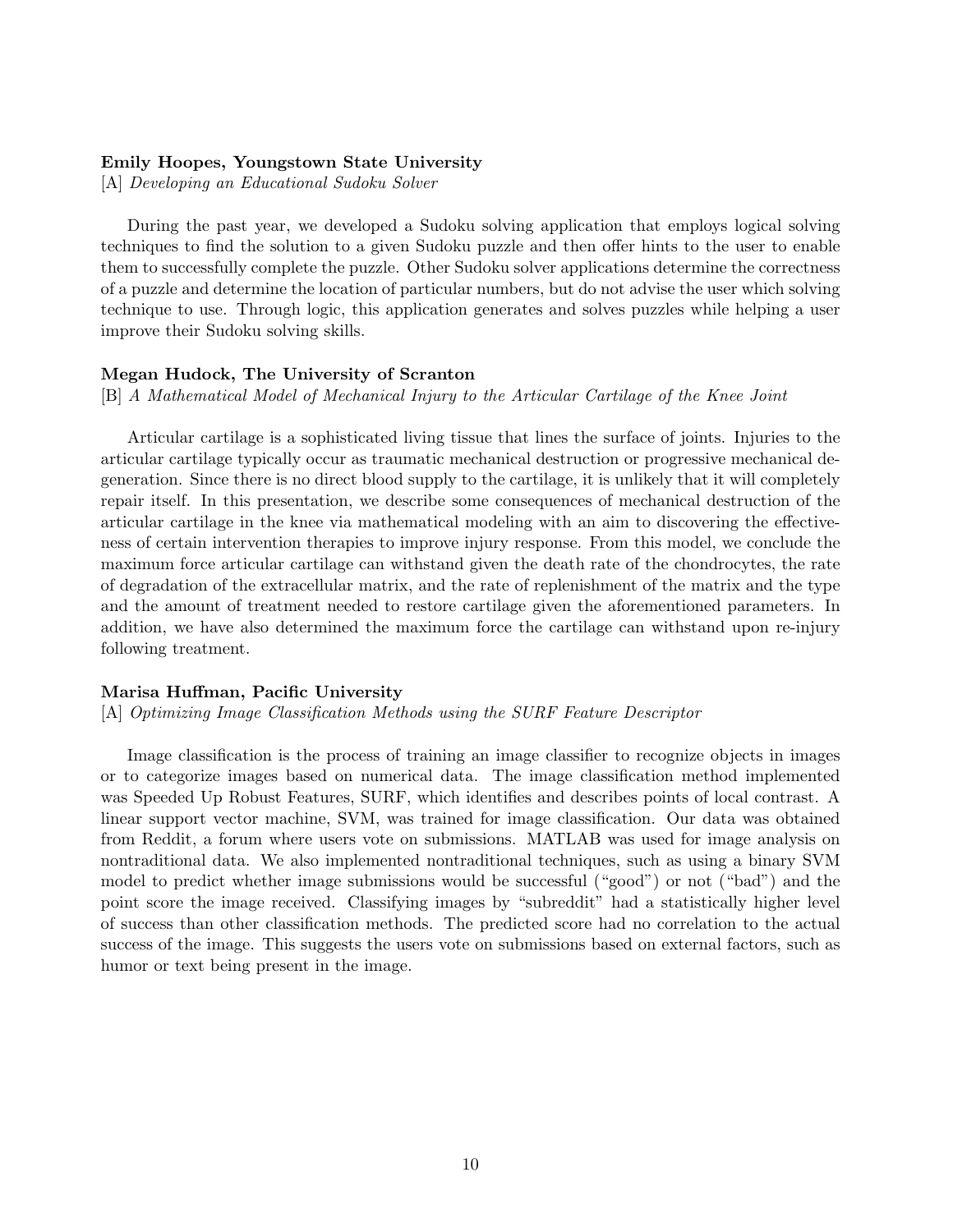#### Keynee Johnson, Stephen F. Austin State University

[A] Reliability Polynomials of Simple Graphs having Arbitrarily Many Inflection Points

An open question within the network reliability community is whether or not there are reliability polynomials of a graph with multiple inflection points. In a previous paper by Dr. David Milan and Dr. Christina Graves, it was proven that multigraphs have arbitrarily many inflection points. This poster will further investigate inflection points of simple graphs' reliability polynomials.

#### Madison Kellar, Colorado School of Mines

[A] Cardiovascular Dynamics During Blood Withdrawal

The body continuously regulates system properties to maintain blood pressure at homeostasis, preventing fainting or light-headedness during everyday activities. This project aims at understanding how system properties are controlled during blood withdrawal by utilizing a five-compartment mathematical model of systemic circulation to predict cardiovascular dynamics. The model is validated against experimental pressure and volume data measured in the hearts of rats, made available from collaborators at the University of Michigan and the Medical College of Wisconsin.The body's natural responses during blood withdrawal, such as increased heart rate and vasoconstriction, are represented by model parameters, and the objective of this project is to understand how these parameters change in time to predict experimental observations. Techniques used to estimate time-varying dynamics include piecewise linear splines and ensemble Kalman Filtering, the latter providing a measure of uncertainty in parameter estimates.

# Carrie Kralovec, Colorado School of Mines

[A] see Taylor Chott

#### Betsy Langland, Lewis University

[B] Determining the Success of a Mathematics Major

Obtaining a Bachelor's degree in mathematics is difficult, and sometimes students drop this major after a few semesters. Thus, it would be beneficial to both the student and the advisor if it were possible to predict whether or not that student would succeed in finishing the major. In order to explore this idea, we did preliminary data analysis of de-identified transcripts and records from Lewis University mathematics majors over the past 10 years. As part of this research, we used cluster analysis and applied linear algebra to organize and find trends in the data. During this talk, we will discuss some of the surprising issues that we had to overcome along with our initial findings from the data analysis.

#### Mae Markowski, George Mason University

[B] A Fractional Diffusion Model for Electric Signal Propagation in Cardiac Muscle Tissue

It is well known that cardiac muscle tissue is inhomogeneous, but the accepted model used to describe electrical signal propagation in the tissue does not treat it as such. We propose a fractional space-time diffusion model, which will better account for the spatial complexity of the region.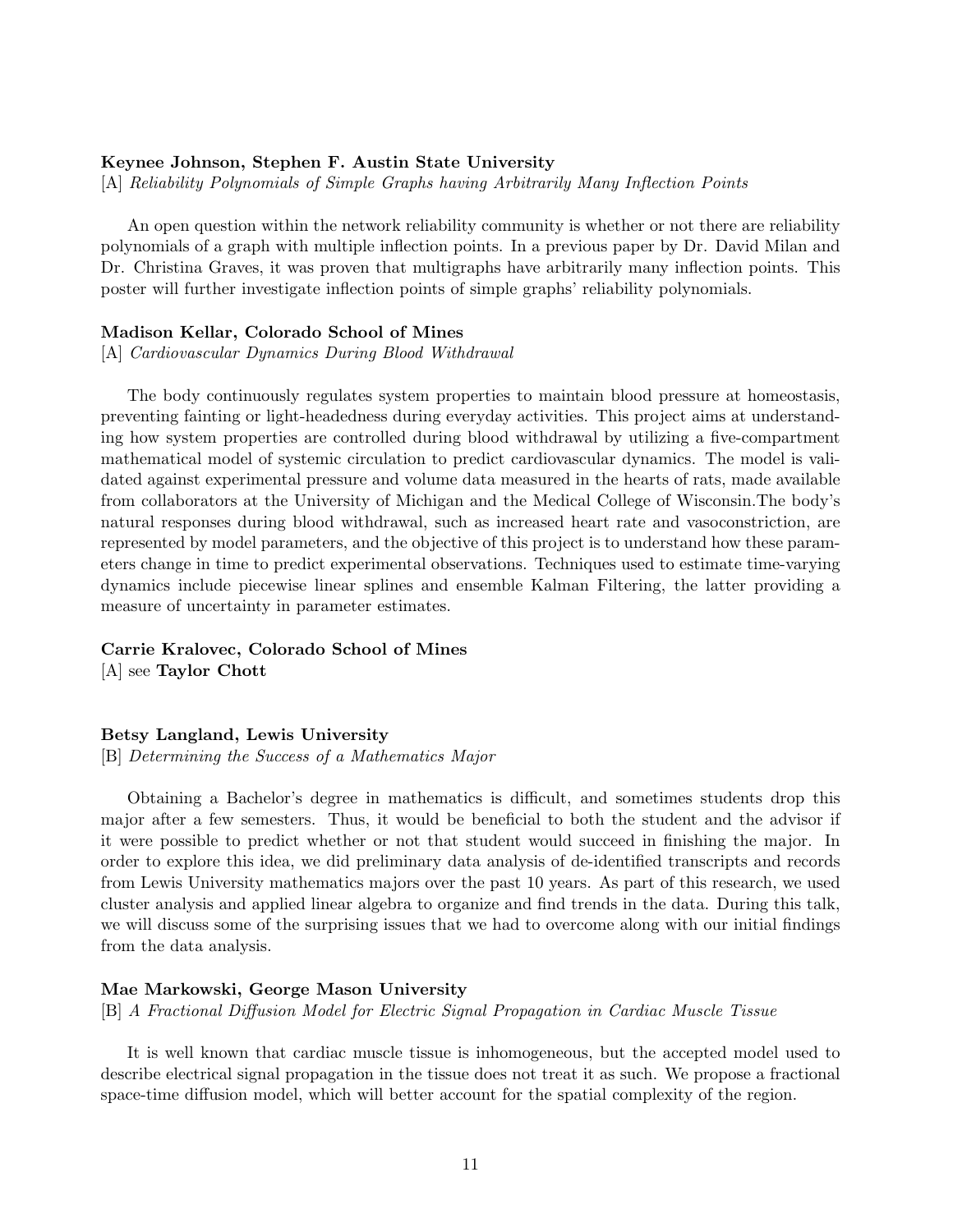#### Heather McCain, Schreiner University

[B] Feynman Diagrams and Nonlinear Perturbed Systems

Feynman diagrams are shown to be applicable to nonlinear systems described by perturbation theory or stochastic modeling. Developed to describe subatomic particle interaction, Feynman diagrams provide a geometric representation of the behavior of a nonlinear system with perturbations over time. The historical use of Feynman diagrams in physics is discussed, and some uses in nonlinear mathematics are described.

## Parker Montfort, Northern Arizona University [B] see Joni Hazelman

#### Melinda Moore, Washburn University

[B] Correlations and Trends Between University Rankings and Salaries at Washburn University

Study cross referencing ranking of Washburn with distributions of salaries across various categories for last 10 years. I will be presenting stats results of this study and all applicable correlations.

#### Theresa Morrison, San Diego State University

[B] Shallow Waves in Density Stratified Bilinear Shear Currents

In this poster we examine the role of nonlinearity on the evolution of surface and internal layers in density stratified fluids with steady but different shear currents in each stratified layer. Our work addresses two physically motivated parameter sets which display a range of nonlinear phenomena. We also show, when the difference between the vorticities in each layer is sufficiently large and of different signs, large amplitude nonlinear phenomena, particularly along the internal layer, emerges. Dispersive shock wave and solitary wave phenomena appear in the parameter regimes examined in this work. Our results show that jumps in density and vorticity generate strong nonlinear responses, and therefore sea state models should account for these variations in order to improve their predictive capabilities.

#### Mary Mulholland, Francis Marion University

[A] Modeling the Dengue Virus

This research focuses on modeling the dengue virus, a dangerous but still mysterious disease. The SIR model is used to mathematically describe the interactions between susceptible humans and mosquitoes along with their infected and recovered counterparts. Euler's method is implemented to simulate the spread of the dengue virus in both human and mosquito populations. Model results for human populations are be compared with data from recorded outbreaks of the dengue virus.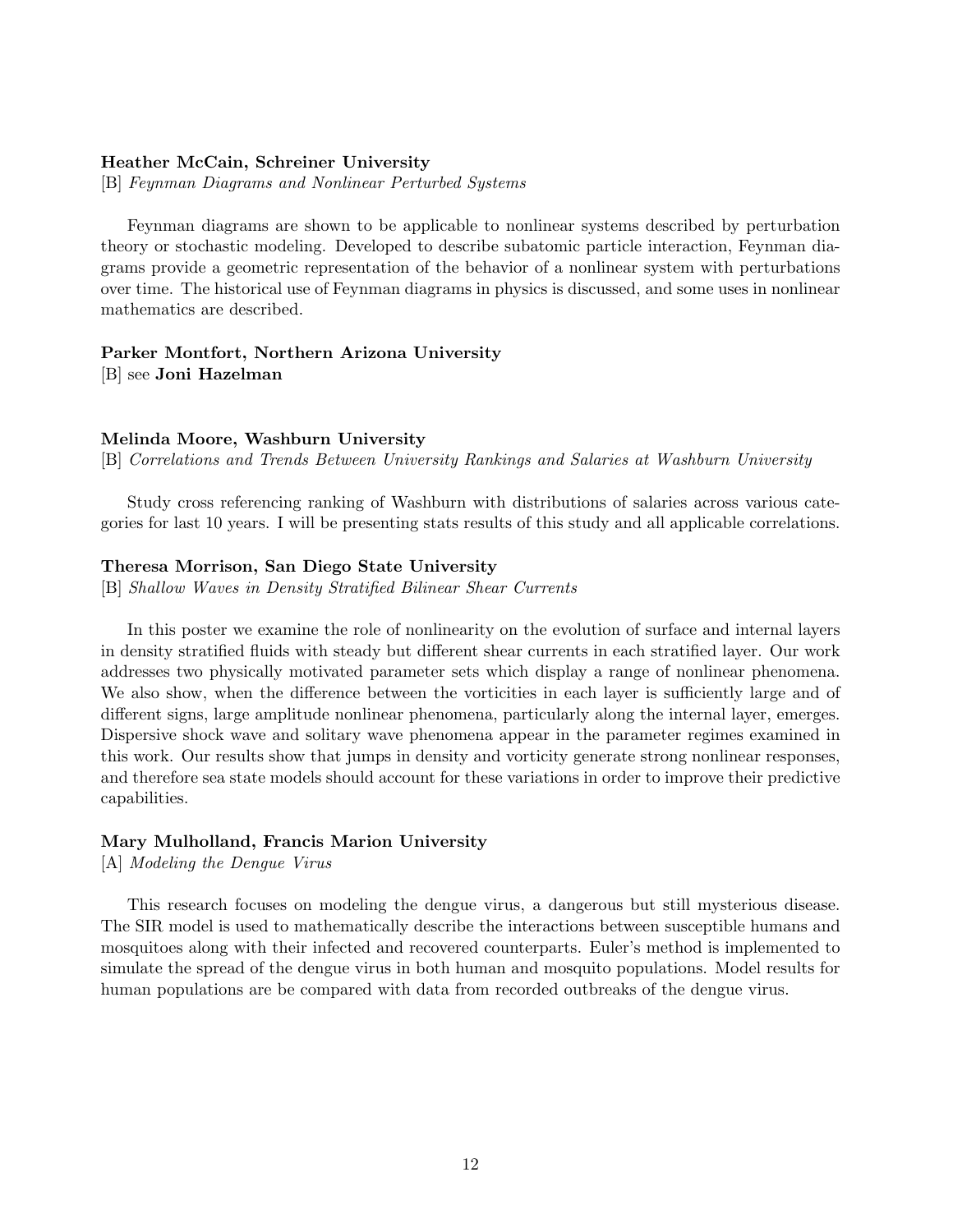#### Brittany Myers, University of Central Oklahoma

[B] Cellular Models of Canine Parvovirus

Parvovirus is a virus that infects actively dividing cells in many animals, including dogs. Canine Parvovirus type 2 (CPV2) has two forms, intestinal and cardiac, which often kill young dogs when they become infected. We built differential equations models to better understand how CPV2 infects host cells. The model includes viruses, infected cells, target cells, protected cells, and antibodies. Since there are multiple ways antibodies inhibit infection, we built two different models to study the different types of antibody response. Based on our model results, we propose the most effective method for fighting off CPV2 after infection.

#### Carrie Narvaez, University of Montevallo

[B] Complex Matrices and their Eigenvalues in the Complex Number

A scalar,  $\lambda$ , is an eigenvalue of a matrix A in the complex number system if there exists a nonzero vector **x** such that  $A \cdot \mathbf{x} = \lambda \cdot \mathbf{x}$ . In this paper we will study the relationships between several complex matrices and their eigenvalues. Some of the types of matrices we will be studying include: hermitian, nilpotent, singular, idempotent, and more.

#### Annabel Offer, Texas Tech University

[A] Mathematical Model for Time to Neuronal Apoptosis Due to Accrual of DNA DSBs

We propose a mechanism to explain neuronal aging by tracking the number of non-transient DNA double-strand breaks (DSBs) and repairs over time that may lead to apoptosis. Neuronal apoptosis depends on the amount of space between DSBs as well as time. We derive three models to track the effect of neurodegeneration: a system of autonomous Ordinary Differential Equations (ODEs), a probability model to track the spatial requirement, and a stochastic model that incorporates both the ODE temporal dynamics and a spatial probability model. Using these models, we estimate a distribution for the lifespan of a neuron and explore the effect of parameters on time to death. We identify three possible causes of premature neuronal apoptosis: problems with coding critical repair proteins, issues with the neuron detecting DSBs, and issues with the neuron responding to DSBs.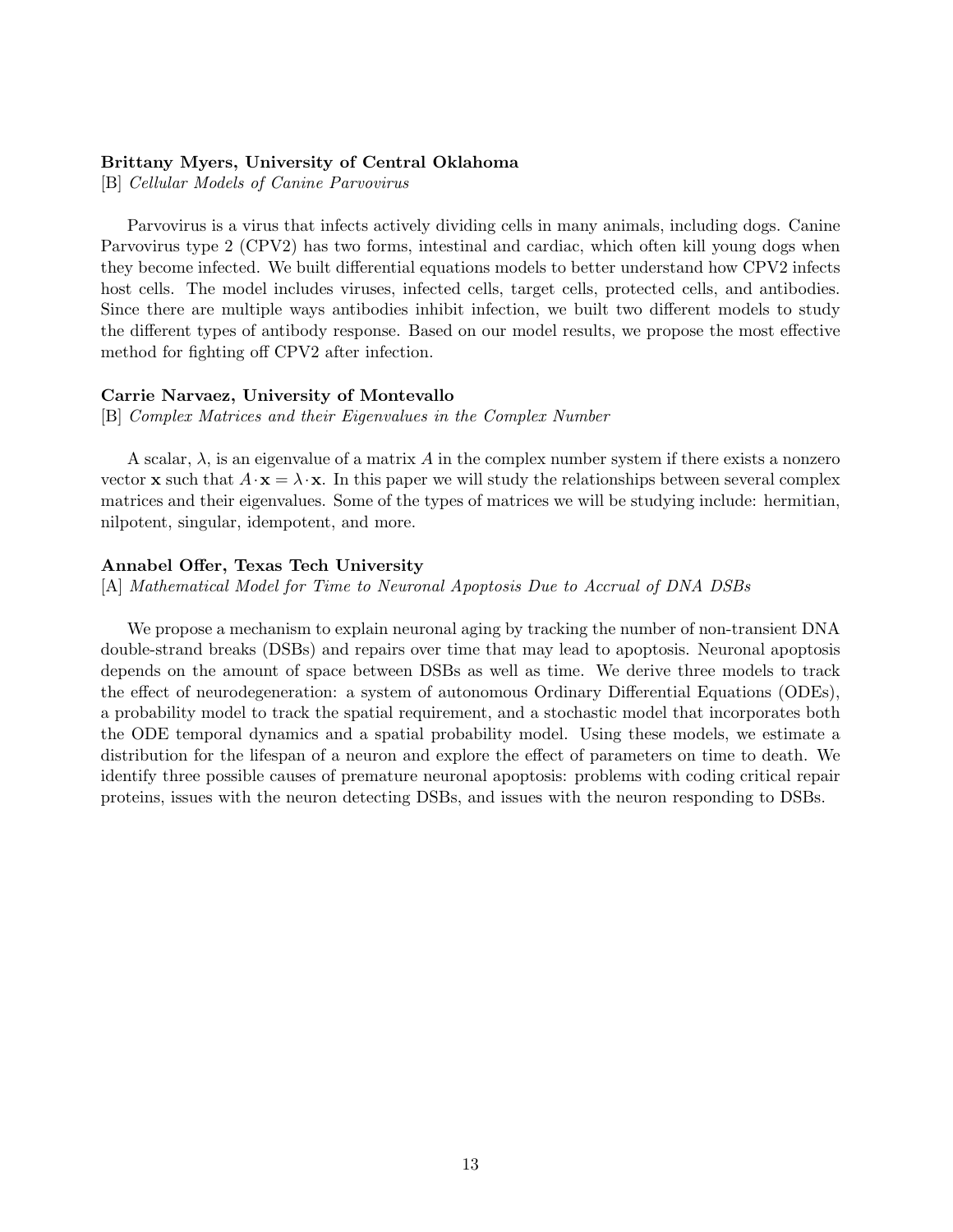# Melida Paz, California State University Northridge Miriam Ramirez, California State University Northridge

[A] Modification of the Collatz Problem

The Collatz Conjecture has remained an open problem to prove that for any positive integer the sequence formed by this integer will end in the limit cycle  $(4; 2; 1)$ . We investigate the map  $T : \mathbb{N} \to \mathbb{N}$ defined by

$$
T(x) = \begin{cases} \frac{x}{p} & \text{if } p \mid x \\ mx + r(x) & \text{if } p \nmid x \end{cases}
$$

where  $r(x)$  is such that  $p \mid (mx + r(x))$  and  $0 < r(x) < p$ . For  $m < p$  we have the following:

- (i) for any positive integer x the sequence  $x, T(x), T^2, \ldots$  will end up in a limit cycle,
- (ii) if p divides x then  $T(x) \leq x 1$  and if p does not divide x then there exists a positive integer *n* such that if  $x \ge n$  then  $T^2(x) \le x - 1$ ,
- (iii) there are at most  $p-1$  limit cycles  $c_1, c_2, ..., c_{p-1}$  for all positive integers p and m,
- (iv)  $\{x \in \mathbb{N} : x \to c_j\}$  is infinite for all limit cycles  $c_j$ .

We also investigate the special cases where  $m = p - 1$ .

#### Victoria Prawitz, Pacific University

[A] One Rook, Two Rook, White Rook, Black Rook

A rook polynomial is a generating function giving the number of ways to place r non-attacking rooks on a given board. Non-attacking rooks are when no two rooks share the same row or column, so these rooks could not attack each other in a real game of chess. Traditionally, the rooks are not distinguishable. We consider the case where the rooks were distinguishable. In particular, sets of rooks of two colors, where rooks of the same color can be in the same row or column and not be considered attacking. We explore the maximum number of distinguishable rooks can be placed on a given board, the number of ways to place non-attacking distinguishable rooks on a board, and expressing those values as a polynomial. Further investigation involves the uses and expansions on a rook polynomial for distinguishable rooks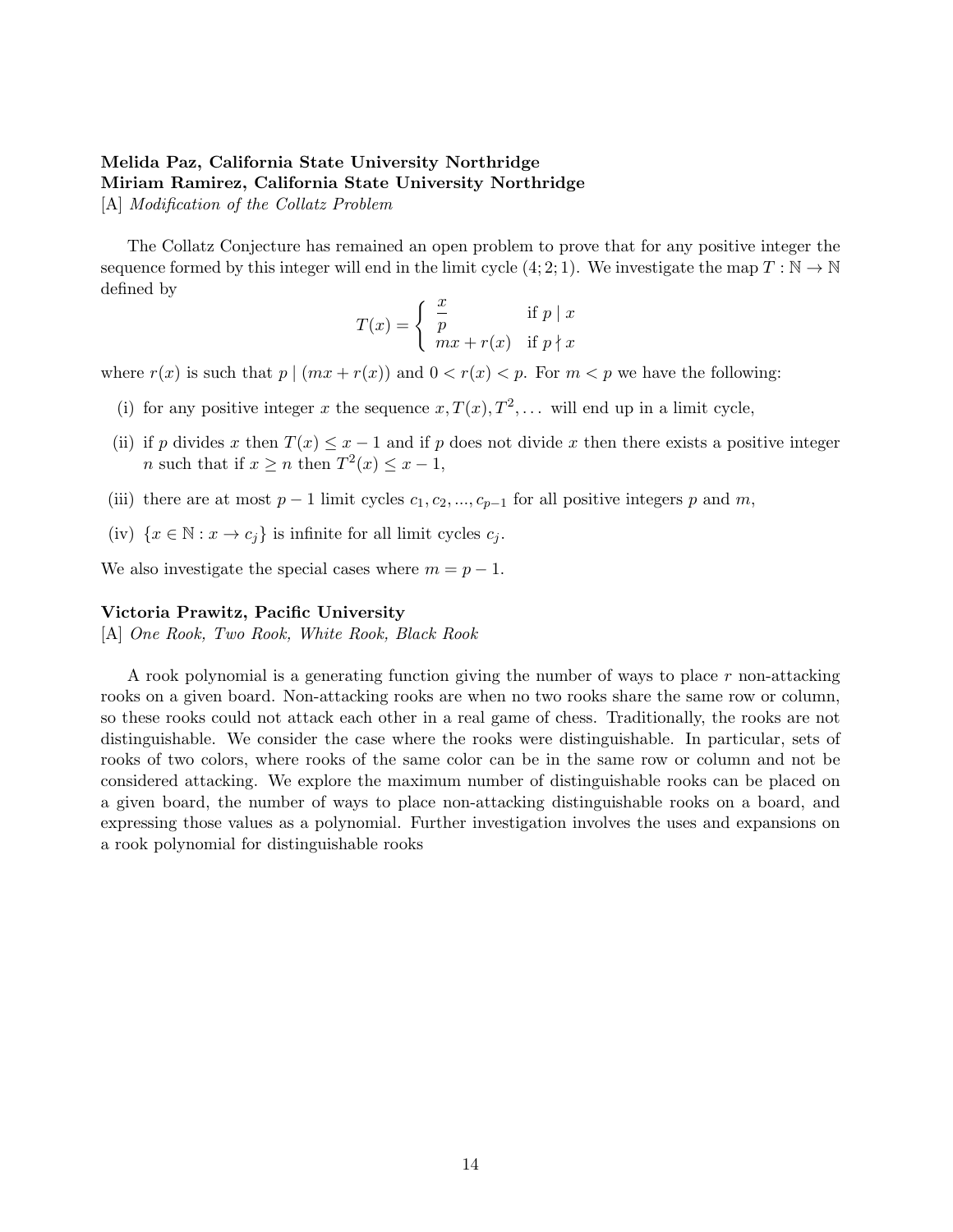#### Ellen Prochaska, Creighton University

[B] The Role of Calcium in Metabolic Oscillations of Pancreatic Beta Cells

Beta cells in the pancreas are responsible for the production and regulation of insulin based on changes in glucose levels. Ultimately, secretion occurs due to changes in the calcium concentration levels in beta cells. A mathematical model has been developed that captures the full dynamics of insulin secretion from electrical and glycolytic oscillations. Using the Dual Oscillator Model, we examine how calcium handling within individual pancreatic beta cells affects the synchronization of metabolic oscillations within electrically coupled islets. Calcium permeability was implemented into the Dual Oscillator Model. Numerical solutions of the system were obtained via Matlab using a modified ordinary differential equation solver for stiff systems and the Automatic Differentiation for Matlab software. We consider how calcium diffusion between cells affects the behavior of metabolic oscillations and their synchronization. Our research shows if calcium diffusion enhances or diminishes metabolic oscillations.

# Miriam Ramirez, California State University, Northridge

[A] see Melida Paz

#### Esbeida Ramos, Pacific University

[B] Complicating the Idea of Rook Polynomials

A chromatic polynomial of a graph G counts the number of proper vertex colorings of G. List coloring restricts the colors available for each vertex to a specific set. A rook polynomial counts the number of ways to arrange k rooks onto an  $m \times n$  board so that the rooks are non-attacking, meaning no two rooks share the same row or column. Both rook polynomials and list coloring help solve various real life applications and can get extremely complicated very quickly. We find a relationship between rook polynomials and list coloring. Also, I explore what happens when we try to find the rook polynomial of a three dimensional board, and even further, ask if we can generalize this formula for an  $n$ -dimensional board. Furthermore, what kinds of applications would it serve to be able to take some sort of product of two boards, and what would that look like? Finally, do these higher dimensional boards or board products relate back to list coloring?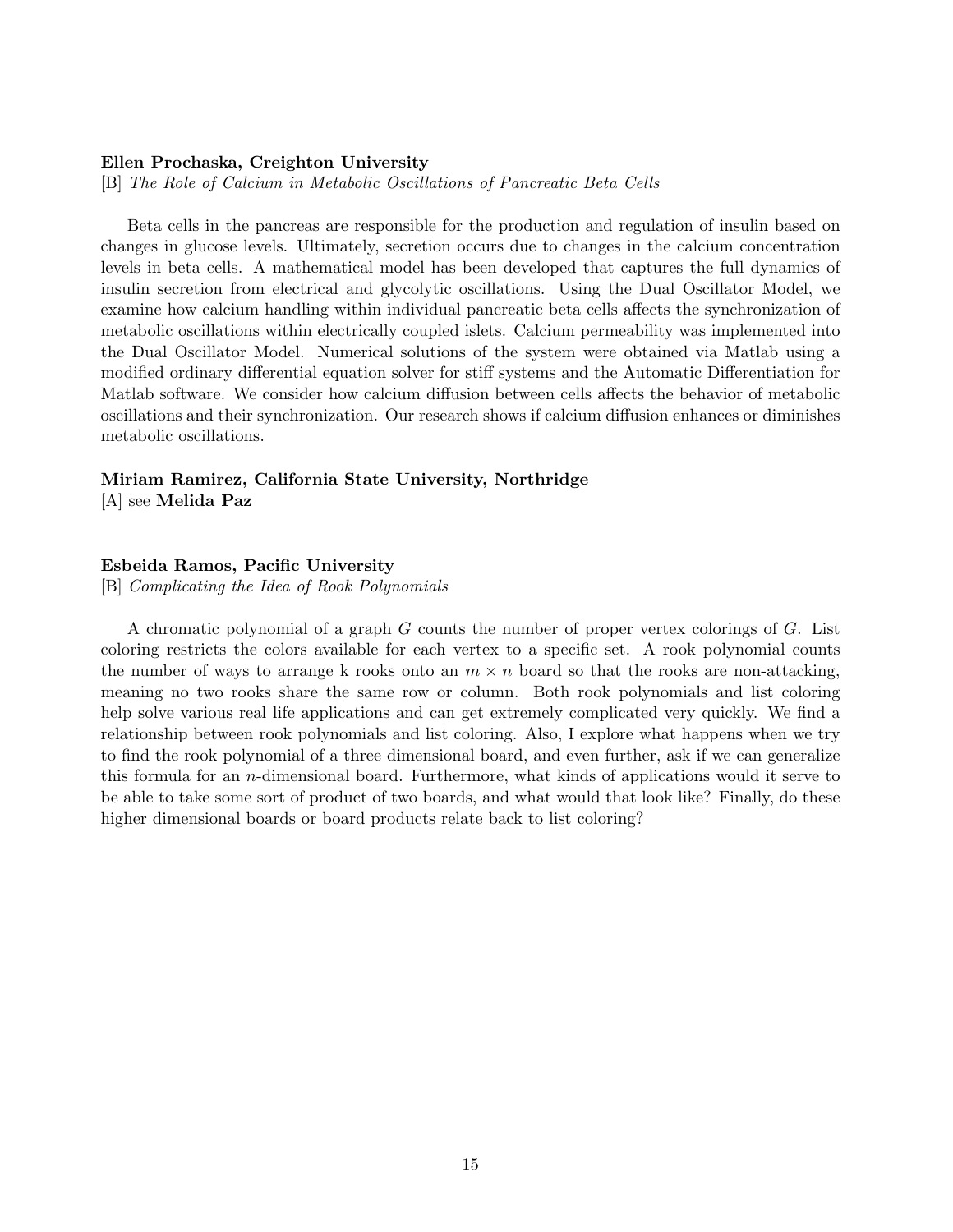#### Sherise Requiestas, California Lutheran University

[A] Creating Sports League Schedules through Graph Theory

This poster represents sports league schedules as graphs, marking the teams as vertices and the games as edges. I investigate the Edge Coloring Algorithm. It produces a single round robin tournament for an even number n teams. The research expands on it to work on an odd number of teams and adds directed edges, assigning Home and Away games. The goal is to have the least amount of breaks (2 consecutive Home or Away games for a team) and byes (team does not play a game in a round) because they are seen as undesirable. The project also creates an optimal schedule of what is considered fair between teams and meets the required criteria: all teams play each other twice and each team has the same number of breaks and byes. A proof is presented that for any round robin tournament with n teams, at least  $n-2$  teams have breaks. The expanded algorithm's efficiency creates a double round robin tournament for n teams such that each team has no more than two breaks and is tested on my school's sports league schedules.

#### Maria Sanchez-Muniz, The City College of New York

[B] Hausdorff Dimension of Limits Sets of Hyperbolic Groups Acting on the Upper Half Plane

The research topic is Hausdorff dimension of limits sets of hyperbolic groups acting on the upper half plane. This involves the calculation of estimates of the Hausdorff dimension of limits sets of hyperbolic groups acting on the upper half plane. It is really a geometric topology problem related to solutions of the PDE known as Laplace's equation on the surface which is the quotient of the Poincare upper half plane by the hyperbolic group. The limit set is a Cantor set. This Hausdorff dimension is related to the lowest eigenvalue of the Laplacian acting on the surface, and ultimately this problem is related to the famous Riemann hypothesis.

#### Monika Satkauskas, Creighton University

[B] A Host-Parasite-Commensal Ecological Model Based on Field Studies in the Great Plains

Although mathematical models for ecosystem dynamics exist, most do not consider commensal relationships found in the niche. We offer a model for a freshwater snail-trematode-Chaetogaster ecosystem found at the Pine Ridge Indian Reservation. Trematodes infect the snails, while the Chaetogasters both prey on the trematode larvae and have a commensal relationship with the snail. We analyze populations in terms of a nonlinear host-parasite-commensal ecosystem model using the Hartman-Grobman Theorem to find stable equilibria, and for more involved eigenvalue computations, we give intervals that guarantee asymptotic stability via the Routh-Hurwitz Theorem. Additionally, we plot the percent of snails (in- and out-of-transect) infected with Chaetogasters against the observed trematode infections, and a linear regression shows Chaetogaster prevalence correlates negatively with trematode prevalence.

## Kallie Simpson, Slippery Rock University [A] see Kristina Bell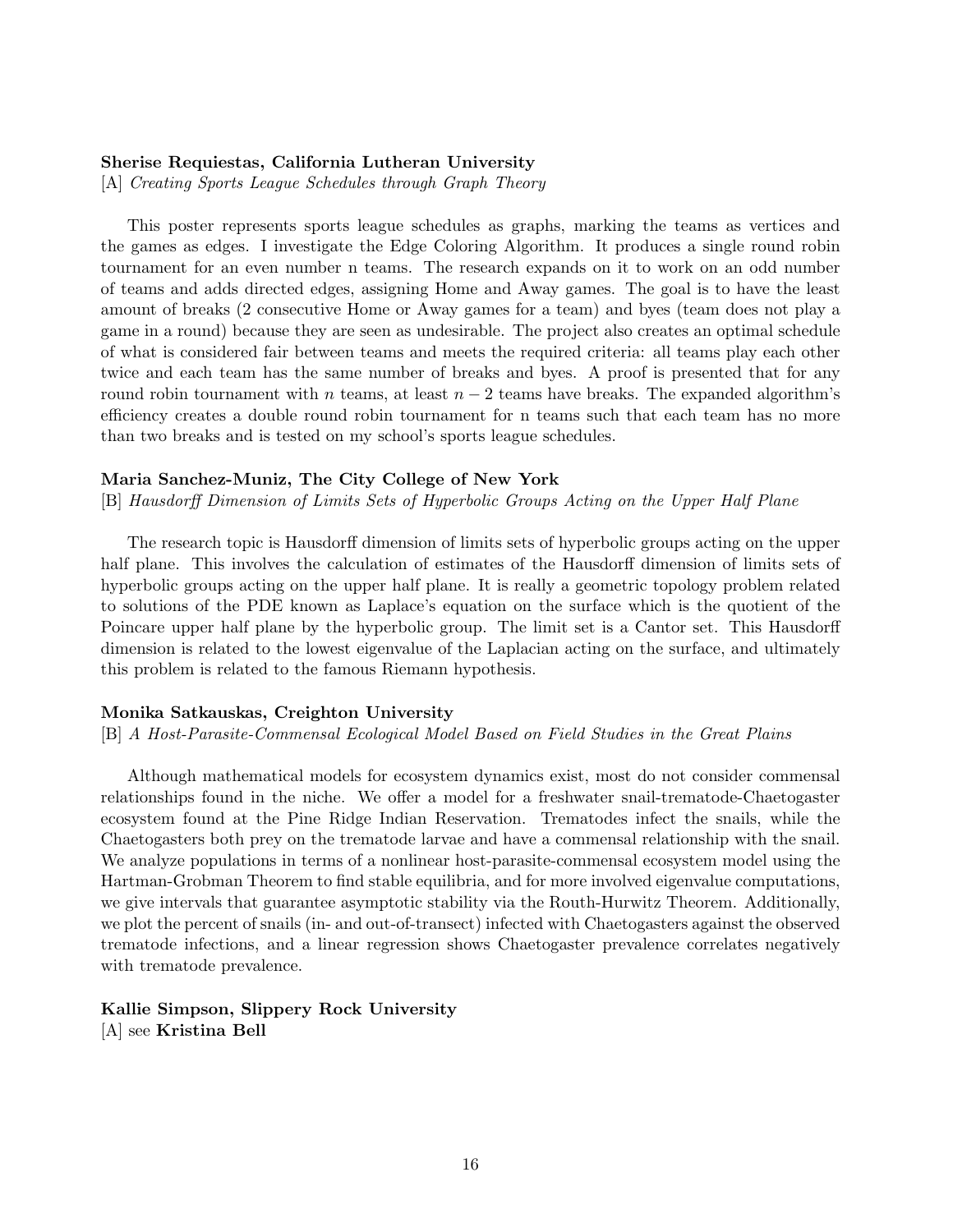## Melissa Stadt, University of Washington Catherine Sullivan, Siena College

[A] Detecting Gene-Gene Interactions that Underlie Cancer using the R Package Algstat

Interactions between single nucleotide polymorphisms (SNPs) and complex diseases have been an important topic in epidemiological studies. Previous genome-wide-association studies have mostly focused on gene variables at a single locus. In our project, we perform a focused candidate gene study to test the interaction of multiple SNPs with the risk of different types of cancer. Using the R package algstat, developed by Kahle, Garcia-Puente, and Yoshida, we developed an algorithm which can test for independence between several variables and the disease. We applied our methods to the study of gene-gene interaction on cancer data. We were able to find strong evidence to reject independence of many triplet combinations of SNPs with the disease. These results are relevant to the general field of epidemiology due to the strong association found between the variables and the disease. Outside of the study of SNP-cancer association, this algorithm can be easily adjusted to be used in many research areas.

#### Catherine Sullivan, Siena College

[A] see Melissa Stadt

#### Kristina Sundy, University of Central Oklahoma

[A] Modeling the Interaction between Rothschild Giraffes and Acacia Trees

Rothschild giraffes are on the verge of extinction, so many are kept in conservatory enclosures. While in enclosures, giraffes face threats and hardship, including their food supply. This project provides a solution to this problem. We create mathematical models of the relationship between acacia trees and the Rothschild giraffe. We analyze the biology of each of these species and how they affect each other in a conservation enclosure. While in enclosures, giraffes have a limited quantity of acacia trees available, resulting in over-browsing and debarking of acacia trees. Acacia trees adapted to the amount of browsing done by giraffes by increasing tannin production to keep the giraffes from over-browsing. We develop a predator-prey model to study the interaction between giraffes and acacia trees as well as a model of how the tannin levels of the acacia tree affect the health of the giraffe. We use these models to help conservationists with the health and wellness of the Rothschild giraffe species.

#### Alyssa Tomlinson, Loyola Marymount University

[A] Pre-service Teachers' Development of Questioning Skills through Common Core

This study documents the effects of video observation on the development of deep questioning skills of pre-service teachers in a mathematical content course for K-8 pre-service teachers. In particular, we examine the questioning strategies used by pre-service teachers in written responses related to Common Core aligned videotaped math lessons.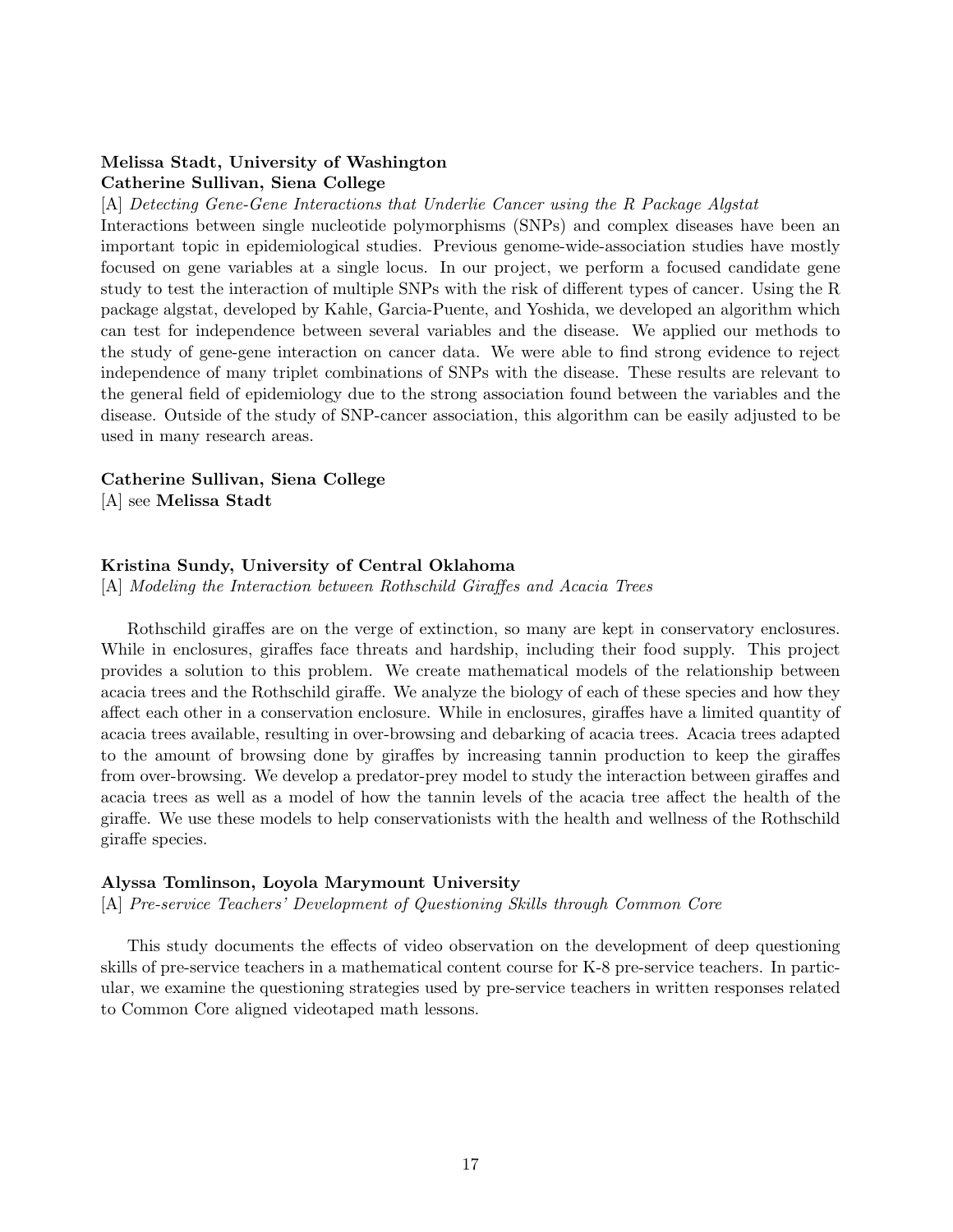#### Bianca Verlangieri, Colorado School of Mines

[A] Mathematically Modeling Tumor Growth using Chemostat Model

It has been shown in previous research that an effective way to model the growth of a tumor undergoing continuous infusion chemotherapy is by using a chemostat model. In this model the tumor is restricted to the liver and it is assumed that all tumor cells are equally exposed to the drug. This previous model was nondimensionalized and analyzed through finding steady states and their stability. However, to make this model more realistic, the assumption that all tumor cells were equally exposed to the drug was eliminated. The findings of this new model represent a more realistic situation in treating the growth of tumors using continuous infusion.

#### Aleina Wachtel, Harvey Mudd College

[A] Geometric Realizations of Sparse Neural Codes

It is vital to study how neural codes store information to gain a better understanding of the brain. The combinatorial information in a neural code can allow us to determine if the code reflects the firing behavior of neurons with convex receptive fields. We seek to determine which neural codes can be realized as convex open sets in  $\mathbb{R}^2$ . We restrict to codes showing sparse behavior, specifically codes in which no more than 2 neurons fire simultaneously, to reduce the intractability of determining which neural codes can be so realized. Using geometric properties of neural realizations, we find necessary and sufficient conditions for realizability of 2-sparse codes based on the associated co-firing graph. This yields a complete characterization of which 2-sparse codes can be realized in  $\mathbb{R}^3$ , and characterizes the realizability of several classes of codes in  $\mathbb{R}^2$ . With this characterization, we can better comprehend the manner in which biologically viable codes are spatially represented in the brain.

#### Yingying Wang, University of California, Santa Barbara

[B] p-adic L-functions and p-adic Class Number Formula

In this talk, I would like to introduce  $p$ -adic L-functions, which are analogues for Dirichlet Lfunctions. I will give an outline of the construction/proof of the p-adic version of Class Number Formula.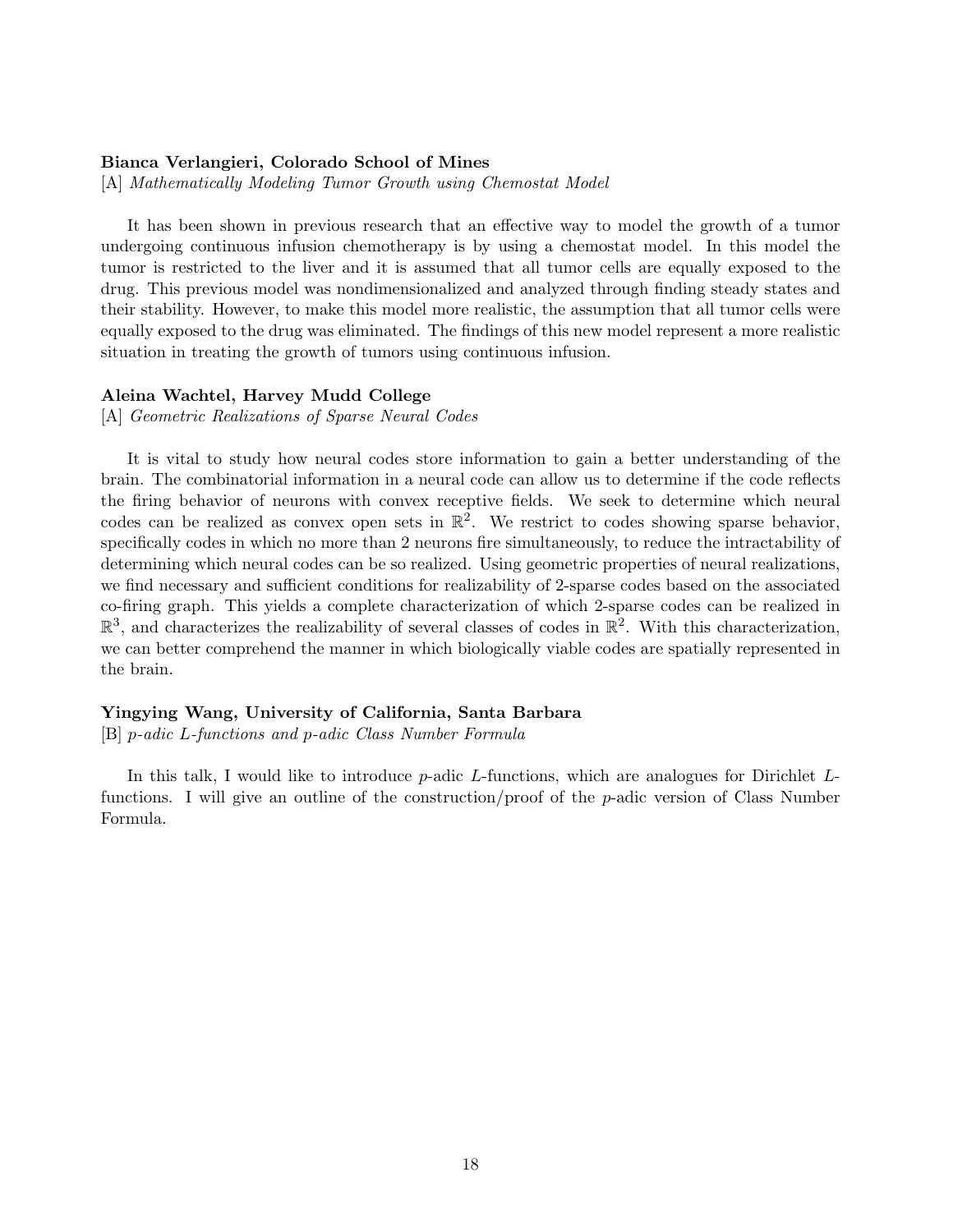#### Gabriella Warrensford, Stetson University

[A] A Model of Nutrient Flow in an Aquaponics System using Diffusion-Advection-Reaction Equations

Aquaponics is a combination of hydroponics (growing plants in a soilless environment) and aquaculture (raising fish in a tank). As a byproduct of respiration, fish excrete toxic ammonia from their gills. In an aquaponics system, the water in the fish tank is pumped to beds where plants are grown in a soilless medium. Nitrifying bacteria colonize in the medium, and convert ammonia to nitrite and then nitrate. The plants can readily absorb the nitrate as a vital nutrient, and the water, which is now free of the toxic ammonia and nitrite, is pumped back to the fish tank. We will attempt to simulate nutrient flow in an aquaponics system with a two-dimensional model. For each of the three substances of interest: ammonia, nitrite, and nitrate; a diffusion-advection-reaction equation will be used to determine its concentration within the fish tank and plant bed as a function of time and space. Model parameters will be estimated based on empirical evidence,and possible solution techniques will be discussed.

#### Michole Washington, Georgia Institute of Technology

[B] Arithmetic Properties of Infinite Products

The work discussed here develops methods to evaluate certain infinite products in closed-form. These are infinite products of values of the gamma function. Presented here are infinite products of rational functions  $R(n)$  raised to the power of some sequence  $M_n$ . The sequences satisfy certain regularity conditions as either a l-periodic or k-automatic. Of particular interest is the regular paperfolding sequence considered by J.P. Allouche.

#### Hannah Willenbrink, Cedarville University

[B] OR in Airline Fleet Assignment

My poster demonstrates using operations research to minimize costs in airline fleet assignment. Operations research applies linear algebra to an optimization problem creating a linear program, consisting of a set of variables that make an objective function and a list of constraints. A Fleet Assignment Model assigns a fleet to each flight. The variables represent flight legs by fleet and are assigned operations costs. Multiplying these variables by respective costs gets our objective. Constraints are numerous but come in five main forms: Cover constraints maintain each flight is only assigned one fleet type. Balance constraints ensure the number of flights taking off at a given time doesn't exceed the number available. Count constraints ensure the number of planes of a fleet in use and on the ground never exceeds the number available. Value constraints determine the type of number, binomial or integer, assigned to each variable. I also give examples of implementations used to adjust the program.